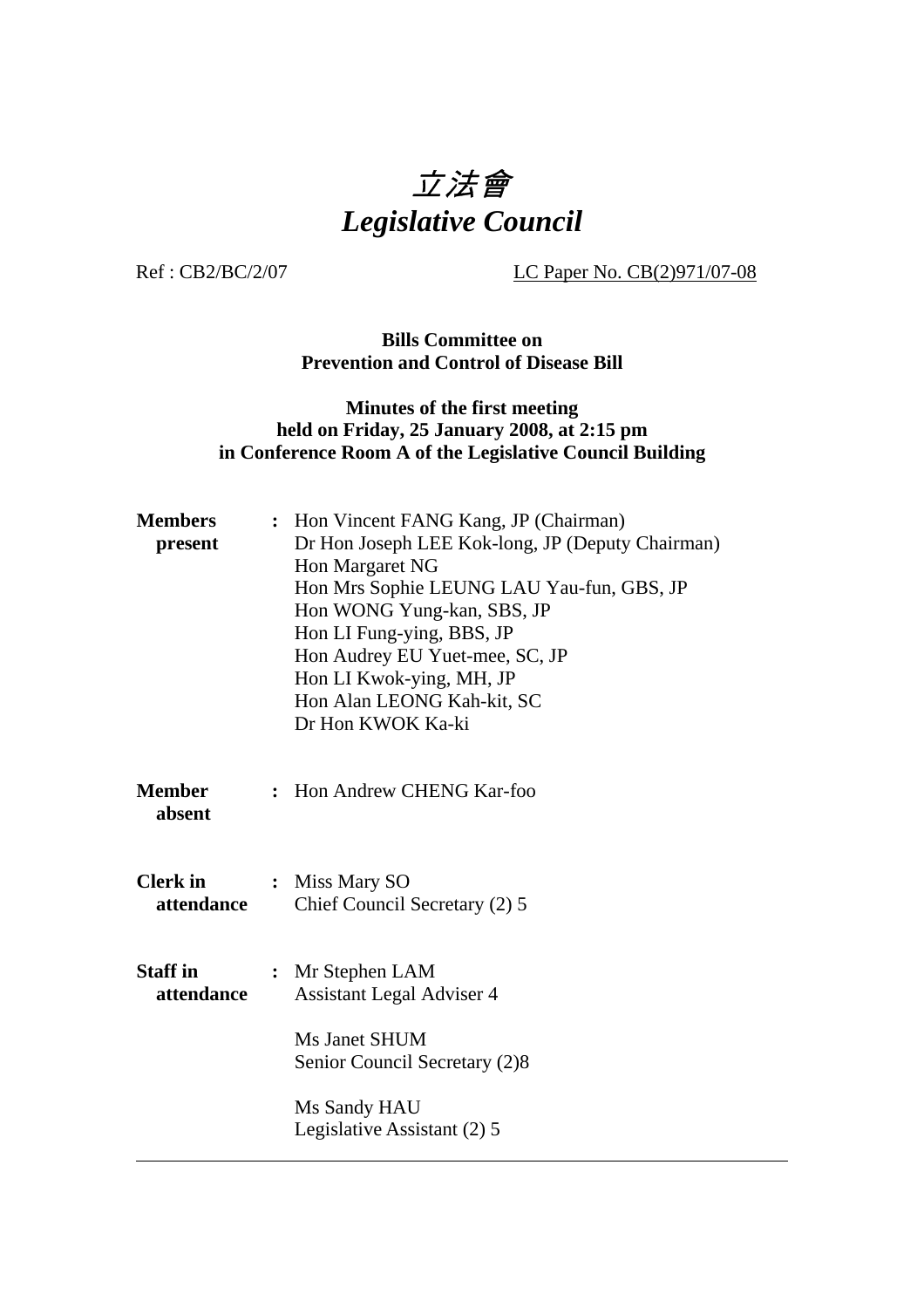# **I***.* **Election of Chairman and Deputy Chairman**

1. Mr Vincent FANG and Dr Joseph LEE were elected Chairman and Deputy Chairman of the Bills Committee respectively.

2. The Bills Committee deliberated (index of proceedings attached at **Annex**).

# **II. Date of next meeting**

- 3. Members agreed to hold the next meeting on 1 February 2008 at 8:30 am.
- 4. There being no other business, the meeting ended at 2:24 pm.

Council Business Division 2 Legislative Council Secretariat 29 January 2008